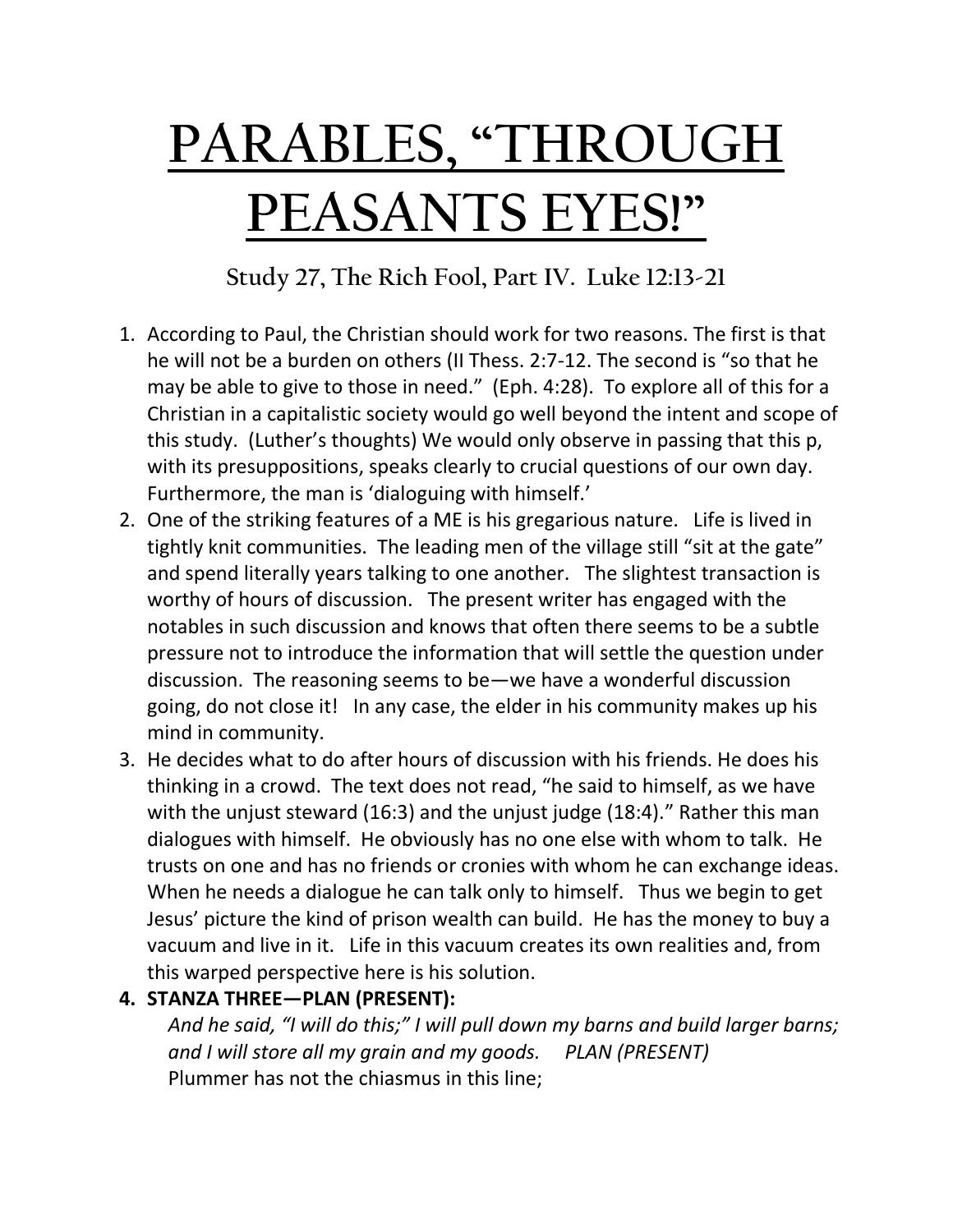*"I will tear down of me the barns and greater ones I will build up*!" The language of "tear down and build up," is classical prophetical language that refers to the call/ministry of the prophet. (Jer. 1:10). It speaks of courageous acts in the name of God that call for suffering in their fulfillment. Here this noble language is sadly cheapened by this selfindulgent rich man who is determined and alone will consume God's gifts.

5. These gifts (for him, surplus wealth) have suddenly become 'my grain and my goods.' The list of 'my crops, my barns, my goods and finally my soul,' has often been noted. It was in the barn that the tithes and offerings were set aside. The priests/Levites came to the barns to collect them. (Safari) Our rich man has other things in mind as we see from his concluding words.

## **6. STANZA FOUR—PLAN (FUTURE)**

7. **"***and I will say to my soul, "Soul!*

*You have ample goods laid up for many years. Relax, eat, drink, and enjoy yourself."*

This is not a sad, but a pitiful speech. The wealthy, self-confident man has arrived, he made it. All he has longed for is realized. He needs an audience for his arrival speech. Who is available? Family? Friends? Servants and their families? Village elders? Fellow landowners? Who will 'rejoice with me?' The father in the p of The Prodigal Son, has a community at any time to join him in the festival of joy. (Luke 15:22-24). The shepherd and the woman call in their friends and neighbors to rejoice over the found sheep and coin. (15:6,9). The gregarious ME always has a community around him. But this man? He can only address himself. His only audience is his own 'nefesh.'

- 8. To claim that he is talking to his body, when it needs to be his soul is a misunderstanding of the text. The word soul, (psuche) in Greek translation of the Hebrew word for soul, nefesh, means the whole person. Nefesh reappears in the Syriac version of this text and the cognate Arabic word nafs is used almost exclusively in the Arabic translations. Thus the point is no that he is addressing his body as opposed to the soul. The issue is his mentality. He thinks that the total needs of the total person can be met by material surpluses well preserved for the owner's exclusive use.
- 9. The word 'enjoy yourself,' is a colorful word. Again the translator has managed to add a wordplay to the text by a careful selection of vocabulary. The rare word used in this passage for 'to bring forth plenty,' is (euphoreo). The Greeks added the letters eu to the beginning of words to intensify them.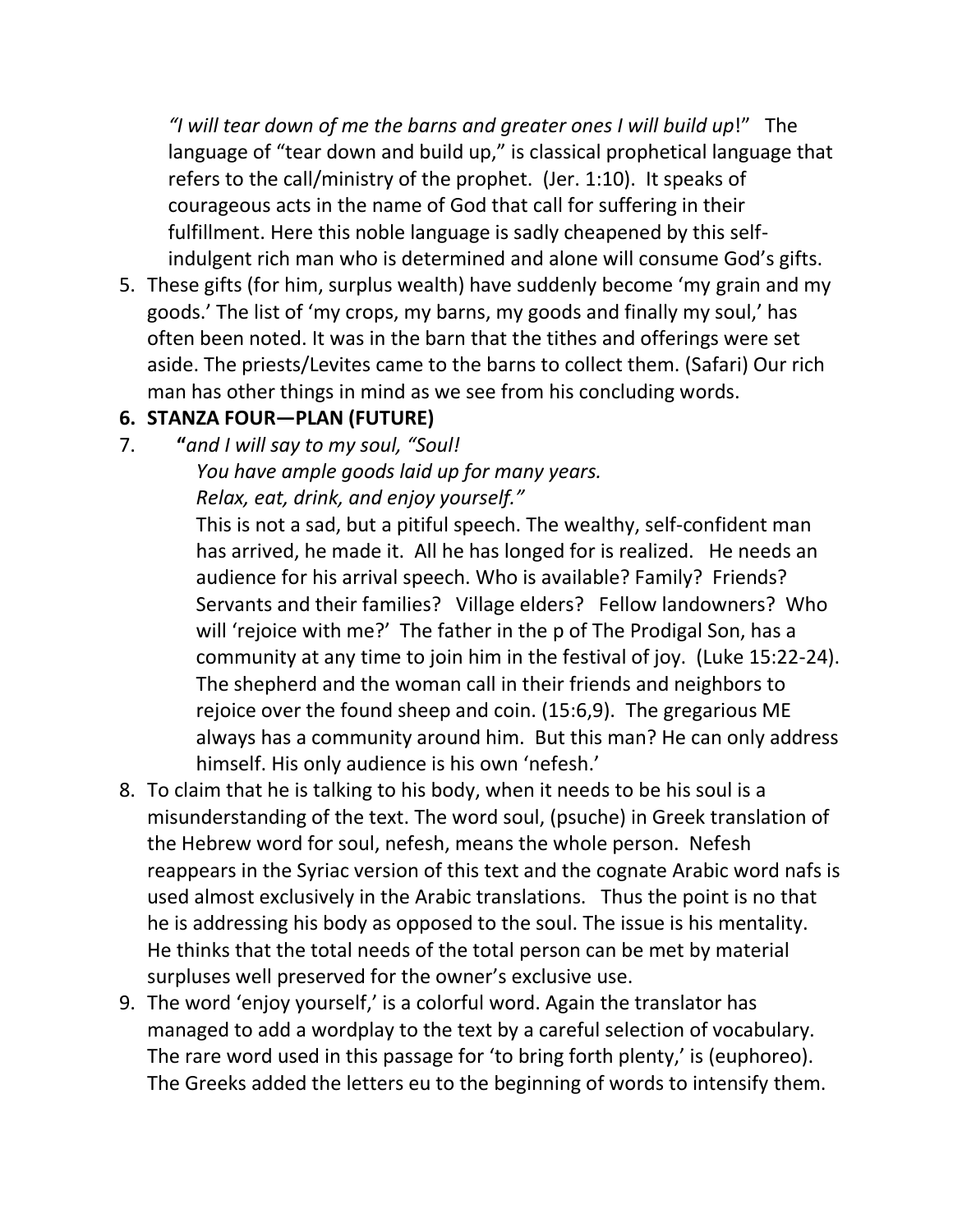Some good becomes very good by this addition. Thus (Angelleo) is to bring news: euanglelleo is to bring good news and in the NT it becomes the word, Gospel. Phoreo means to bear fruit; so euphoreo means to bear fruit in abundance. Then here in verse 19, the word we have translated, 'enjoy yourself,' is euphraino. The noun form of this same word is euphron, which is the state of self-enjoyment. The root of these two words is phron, which comes into English in our word diaphragm. The phron is the diaphragm, Bertran observes, the diaphragm was "early regarded as the seat of intellectual and spiritual activity. The diaphragm determines the nature and strength of the breath and human activity and hence also the human spirit and its emotions." So anyone with euphron possessed an added measure of the good life and all that it holds. This euphron is often used for purely secular joy, and sometime for the joy of the festive meal. (Bultman). But at the same time it could also cover "the facts and processes of the intellectual or spiritual life." (Bultman) Thus the rich man has this formula;

| euphoreo                  | euphraino                            |
|---------------------------|--------------------------------------|
| (Bring forth good things) | (Enjoy all aspects of the good life) |

10.It is not by accident that the speech nefesh/psuche (the whole person) ends with a vision of euphron. We would suggest that this above is a deliberate play on words. In this tidy equation comes the thundering voice of God.

## **11.STANZA FIVE--GOODS LEFT:**

*"But God said to him, "Fool! (aphron) This night your soul is required of you, And what you have prepared, whose will these things be?"* The NT has four words for fool." These are; Anoetos---mindless Asophos—w/o wisdom Moros—fool (the English word for moron). Aphron—fool/stupid. Plummer states that the last two as "much stronger" than the first two. Luke uses the first in 6:11 and 24:25, and certainly knew all four. In this text he has chosen aphron. The 'a' prefix negates the word as in the English moral for this is amoral. The rich man here thinks that in his euphoreo (many things) will produce euphron (the good life) is in reality aphron (w/o mind, spirit and emotions). His formula for the good life is sheer stupidity.